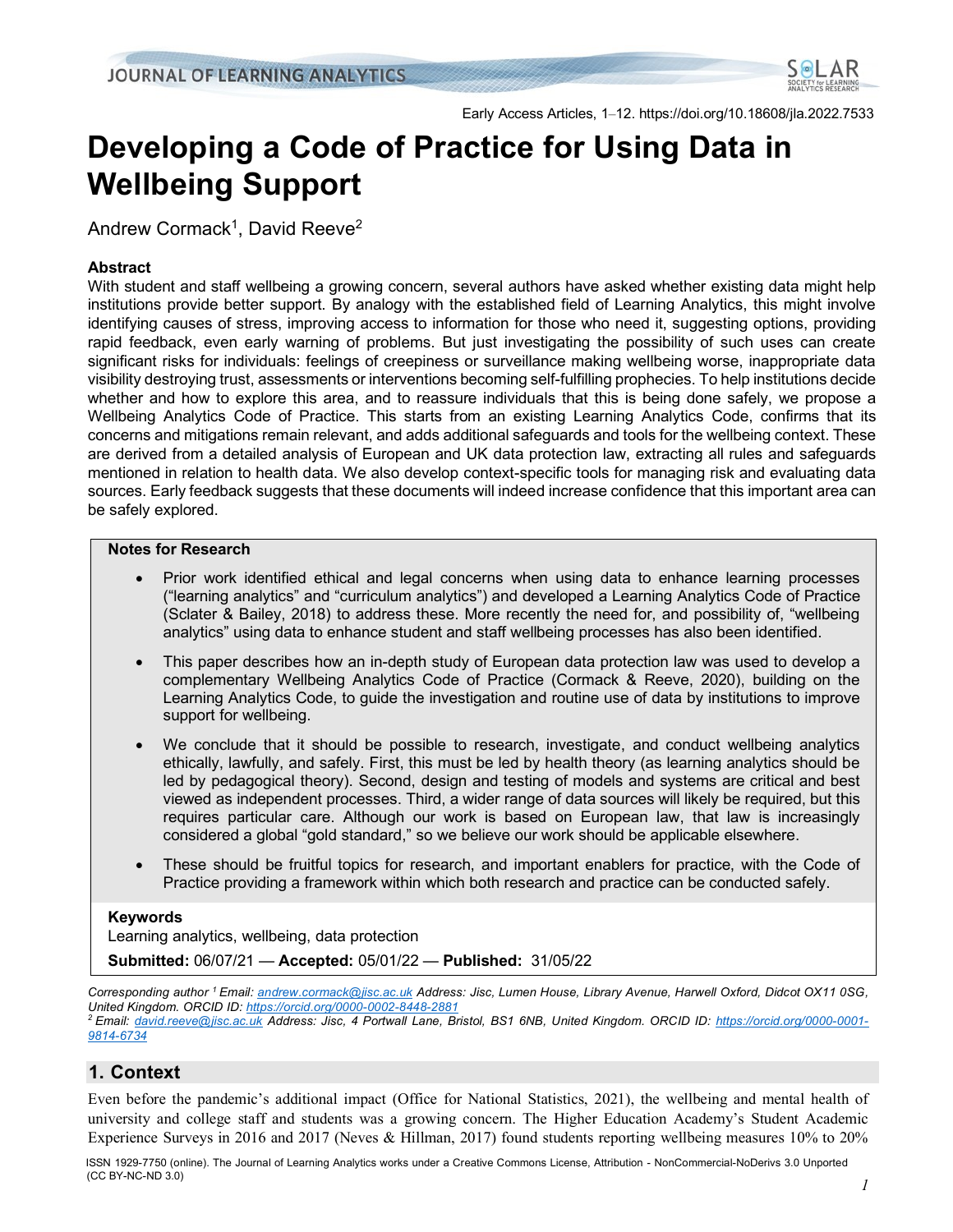

below the equivalent age group across the UK population and that this gap was increasing. A National Union of Students survey for the All-Party Parliamentary Group on Students (Gil, 2015) found that 78% had experienced mental health issues in 2015. Although part of the decline may be a wider societal trend affecting this age group (Education Policy Institute, 2018), students may be particularly at risk and, through their close relationship, educational institutions may be particularly able to help (Thorley, 2017).

Many universities and colleges already use data to inform, enhance, and accelerate their support for tutorial difficulties. Noting that some tutorial problems revealed wider wellbeing issues, authors such as Ahern (2018) and Hall (2019) suggested that data might be incorporated directly into wellbeing support processes. There might be opportunities to enhance existing on-demand and event-based support (e.g., University of South Wales, n.d.) with wellbeing equivalents of tutorial practices such as avoiding data re-entry (Universities UK, 2021), helping students compare their experience with others (Hughes & Spanner, 2019), informing students and staff about progress (Verbert et al., 2020), personalized triage suggesting appropriate resources and approaches — whether self-help, within the institution, or from external services (Abdi et al., 2020) — even early warning of signs of problems (Lang et al., 2020). Alternatively, in the same way that data from individuals can be used to identify problems with materials and courses (Kaliisa et al., 2020, p. 41), data might highlight systemic causes of poor wellbeing. These could then be addressed, for example, by reducing peaks in cross-course workload (Perkins et al., 2020), or mitigated by offering support at pinch points such as first mark, January gloom, or re-sits (Jones, 2019; University of South Wales, n.d.). As the field of data-informed tutorial support — extending well beyond statistics to include information, triage, and alerting — had been christened "learning analytics" (Corrin et al., 2019), so the broad potential for data-informed wellbeing support was referred to as "wellbeing analytics."

Comparing the two concepts, wellbeing support clearly involves both greater potential benefits and greater risks. Early and effective resolution of wellbeing problems could prevent them developing into significant mental and physical health issues: even, in a few tragic cases, self-harm and suicide. But the information needed to support such beneficial activities is more sensitive, possibly including existing and developing health issues, activity and sleep patterns, and engagement with counselling and health services. Inaccurate inferences about an individual's state of mind could even become a "pathogenic" self-fulfilling prophecy (Prinsloo & Slade, 2016; UHI, 2017).

Another difference is the range of data sources likely to be needed. Learning analytics is typically a closed system: data gathered during learning processes helps to improve those same processes. This should be a relatively obvious, perhaps even expected, reuse of such data. To support wellbeing, however, there is no equivalent primary data source. We might plausibly need both "environmental" information about the stresses individual students experience and "behavioural" information about how they respond to those stresses. Environmental stresses are likely to include some, such as workload, created by the institution. But accommodation and financial issues (Jisc, 2019) as well as social and family circumstances (Mulenda, 2020) are often cited as important for wellbeing. Behavioural signals might appear in academic work, but attendance, use (or nonuse) of spaces (Ahern, 2018), engagement with student societies (Hughes & Spanner, 2019), quantity and timing of activity (Ahern, 2017), even mobile phone use, sedentary time, and sleep patterns (Mack et al., 2021) may be earlier and more accurate indicators of difficulty. These are much more intrusive than learning data to request or gather, much more sensitive to hold, and can cause much more harm if misused. Although their relevance may be clear in retrospect, students and staff may find it instinctively surprising, even shocking, that their institution wants to know. Even where institutions already have relevant information, using it for new purposes can "substantially" change the ethical issues raised (Corrin et al., 2019, p. 6).

Even exploring which data sources might be informative and what they can add to existing approaches — in effect, investigating whether "wellbeing analytics" is worth pursuing — raises significant ethical and practical issues. Both Slade and Prinsloo (2014, p. 299) and Ferguson (2019, p. 25) suggest that we may feel "a moral responsibility for employing information which aims to provide more effective and relevant [tutorial] support for all students." But Selwyn (2019) fears that analytics may be perceived as "dataveillance" of students and staff: "a means of surveillance rather than support," resulting in a "pushback against learning analytics" and other secondary uses of student data. Other authors highlight broader risks in using data: that historic data may reinforce historic biases and discrimination (D'Ignazio & Klein, 2020, chapter 6); that systems informed by current data may disadvantage those who — for personal, social, behavioural, or technical reasons — have a smaller data footprint (Sclater, 2016, p. 35); and that future over-reliance — whether by institutions or individuals — on datainformed decisions may reduce personal autonomy (Prinsloo & Slade, 2016, p. 162). More positively Prinsloo and Slade (2016, p. 177) suggest that engaging students as participants in "collaborative processes of sense-making" around data would increase agency. As well as these risks of data misinterpretation and misuse, we must remember that simply collecting data — if perceived as intrusion or surveillance — could impact wellbeing or result in counterproductive behaviour changes by students and staff (Ahern, 2020, p. 8). Using data to support wellbeing must not result in individuals concealing their struggles, or put them off seeking advice or help when it is needed. Knowing when NOT to use data is at least as important.

Such concerns are not limited to unauthorized data reuse by learning system vendors (Corrin et al., 2019, p. 4) or supposedly consented to apps (McKie, 2019) and may arise even where there is no personal data collection or intervention (e.g., Kitchener,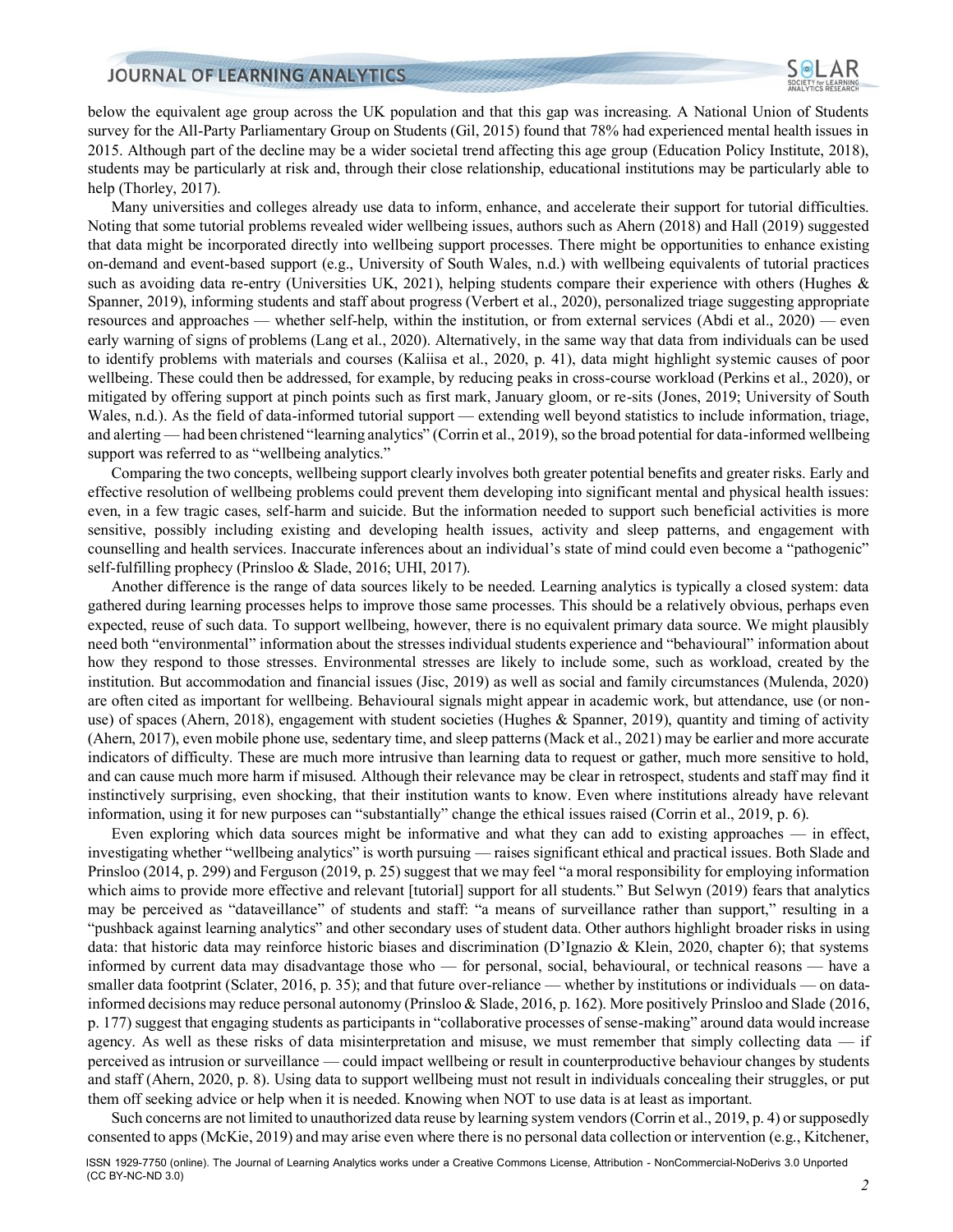

2016). More fundamentally, Slade, Prinsloo, and Khalil (2019, p. 242) worry that, without transparency and good governance, institutional data reuse could undermine students' "inherent trust in their university to use their data appropriately and ethically" (p. 235). Wachter and Mittelstadt's "Right to Reasonable Inference" (2019, p. 581) may help guide and explain choices of data source, but institutions must be open to those choices being challenged. Indeed Griffiths and colleagues (2016, p. 23) suggest, "The protection of privacy should not be seen as a burden but rather as a valuable service that can be offered to build trusting relations with our stakeholders." Losing stakeholder trust can have reputational and operational consequences if it means that institutions cannot obtain or process the data needed for core functions. For example, loss of trust in InBloom's data reuse practices left many US schools unable to use their primary administrative system (Griffiths et al., 2016, p. 3).

Trustworthy systems must be based on institutional decisions, not on leaving individual students to assess the complex implications of using or not using data (Corrin et al., 2019, p. 4; Prinsloo & Slade, 2016). The process of making those decisions and designing those systems can itself build confidence if relevant communities and individuals are involved, in particular in the following aspects:

- Deciding which, if any, applications of data-supported wellbeing fall within the institution's role, remit, culture and capabilities
- Thinking carefully about processes and safeguards to ensure they are sound from a medical, privacy and, where appropriate, statistical perspective
- Ensuring the risks to individuals from data use are understood and minimized and that the potential benefits justify the remaining risks
- Monitoring processing and outcomes to ensure that the initial assessment of risk and benefit was correct
- Explaining these processes clearly to all individuals and communities they affect

Every institution will reach its own conclusions on whether and how to use data to enhance its existing wellbeing support. Some might use timetable data to identify and mitigate high-stress periods for a whole cohort (Perkins et al., 2020). Some might improve data accessibility so students do not have to explain their situation when they visit support services (Universities UK, 2021). Some might consider offering personalized self-help, alerts, or interventions (Inkster et al., 2021). As the preceding discussion indicates, this choice will depend on many factors, including the following:

- The existing wellbeing provisions and resources
- The estimated unmet need and capacity to satisfy them
- The availability of good-quality data
- The organizational and technical structures within which increased, but controlled, data flows could occur
- The institution's current uses of data to support other processes
- The attitudes of students, staff, and departments to those uses
- The different experiences and expectations of health privacy among the student community
- The level of data literacy among students, staff, developers, and management

An institution that already has a standardized approach and governance for using student activity data, students and staff who expect this to be used to provide rapid feedback, and a well-resourced internal wellbeing service should reach very different conclusions from a department that merely has timetable data.

However, in exploring these issues, all institutions are likely to consider similar issues including governance and decisionmaking, capability (including data quality and availability), assignment of roles, risk assessment and balancing, transparency, and communications. We therefore saw an opportunity for a common document that could guide those discussions, decisions, and any subsequent implementations. By taking a comprehensive view of the field and documenting good practice within it, this could reassure students, staff, and management that appropriate choices are being made.

# **2. Methods**

In a similar situation in 2015 — where institutions wanted to use data to improve learning, but were concerned whether and how this could be done safely — Jisc worked with universities and colleges to develop a Learning Analytics Code of Practice (Sclater & Bailey, 2018). This fitted Jisc's purpose and relationships as a non-profit organization helping UK tertiary education use technology safely and effectively (Jisc, n.d.). Sclater (2016) conducted an extensive review of academic literature that identified ninety-three ethical or legal concerns. A panel of experts from student union representative to pro-vice-chancellor then grouped those concerns — from stewardship and validity to enabling positive interventions and minimizing adverse impacts — and developed good practice guidance for how they might be addressed. The resulting Code of Practice has been used by institutions to explore whether and how to adopt learning analytics approaches, and to ensure that they are subject to appropriate safeguards in design, operation, and review. Indeed the National Union of Students made it their key reference in advising student unions on how to approach learning analytics issues (NUS, 2015).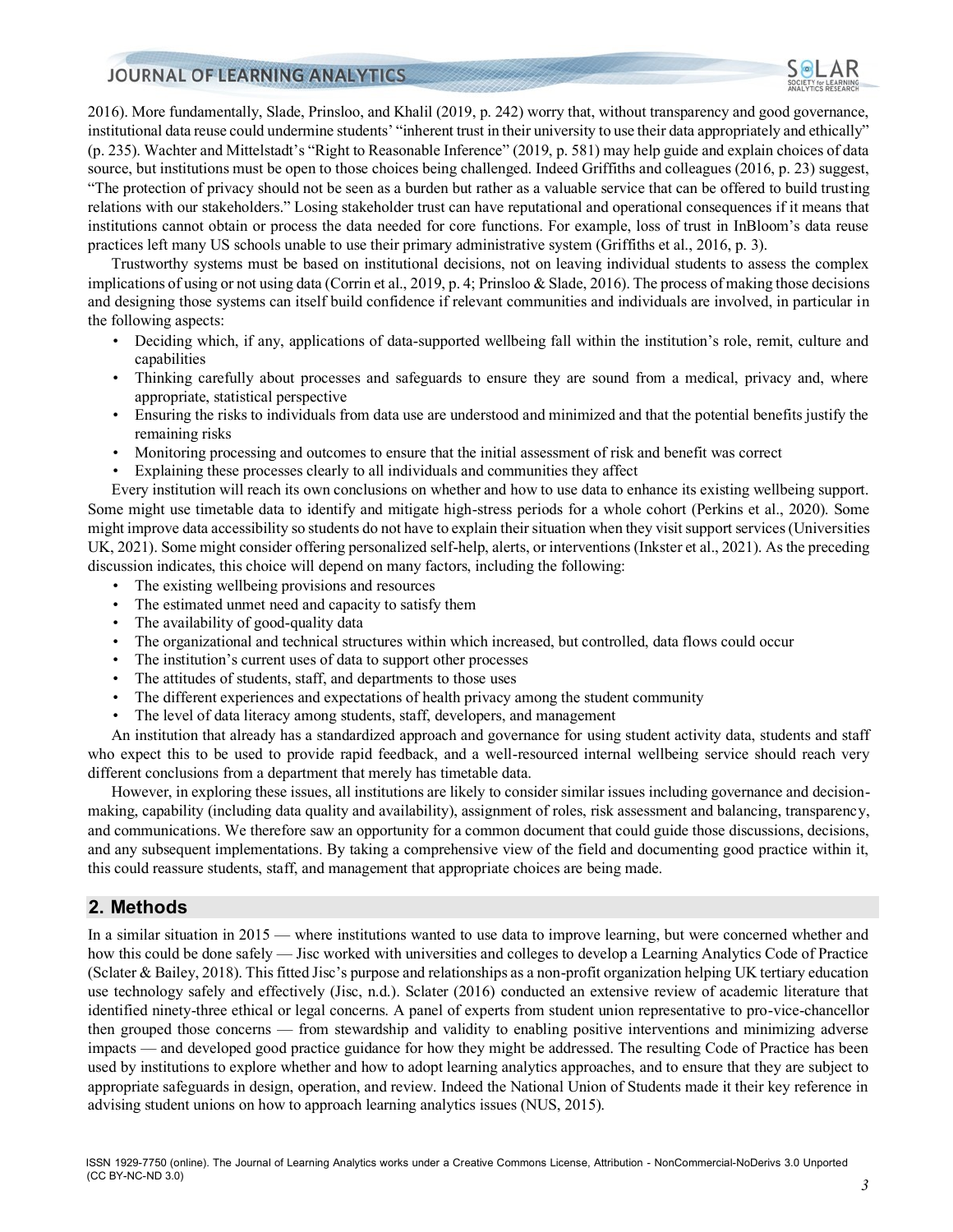

We expected that work to apply equally to wellbeing so, rather than duplicate it, we added a source not considered by Sclater: statute law, in the form of Europe's General Data Protection Regulation (henceforth GDPR). We already knew this offered guidance and processes for two new wellbeing concerns: risk assessment and diverse data sources. It also has specific provisions and safeguards for using data about health and for health purposes. Our GDPR review therefore aimed 1) to confirm that Sclater's work applied to this new context and 2) to identify additional tests and safeguards to consider for data-supported wellbeing.

The GDPR is well suited to this use, having the dual aims of protecting natural persons while facilitating the beneficial use of personal data, and an approach focused on processes and safeguards rather than prescriptions. Concepts such as Data Protection by Design and Accountability match our code's aim of encapsulating responsible behaviour. Furthermore, GDPR directly addresses the new challenges we identified in moving from learning to wellbeing: high stakes risk and benefit through Data Protection Impact Assessments, and diverse data sources through Purpose Compatibility. Although it only formally applies in Europe, the GDPR's approach is being adopted in other regions and countries (Woodward, 2021). We hope that our work will have similar wide relevance.

Note that we were not aiming to identify a single path through the GDPR that ensures "compliance." Even if that were possible — and the range of activities and contexts comprising data-supported wellbeing makes that unlikely — we wanted more from the legislation. Extracting all the conditions and safeguards mentioned for health data or processing lets us create a single framework for many wellbeing developments, such as these:

- Which kinds of data-enhanced wellbeing support should an institution consider?
- Which will be too risky or onerous?
- Which data sources should be investigated?
- What resources might be needed?
- What safeguards should be applied?
- Which roles need to be considered?
- How can decision-making and continuing development be governed?

Including all relevant safeguards and good practices, rather than just those required by law, might seem overcautious. But in an area as sensitive as wellbeing we believe an approach that explicitly goes beyond the legal requirements to demonstrate safety and effectiveness is a better foundation for trust. Once an institution has chosen a particular approach, it can revisit the law as a compliance tool for that specific activity.

We therefore considered how all 99 Articles and 173 Recitals of the GDPR might apply to institutions conducting datasupported wellbeing activities. Where that law invites more detailed member state legislation, we reviewed the UK's additions (as the state with which we are most familiar) in the Data Protection Act 2018 (henceforth DPA18). Particularly relevant were the Articles and Recitals containing GDPR's seven principles (Article 5); its six lawful bases for processing personal data (Article 6); and the rights it grants to individual data subjects (Chapter III, Articles 12 to 23). As well as these general provisions, we learned from the ten lawful bases (Article 9) for "Special Category" processing (formerly known as "Sensitive Data" and including health). These describe situations where such processing may be lawful, and the conditions and safeguards that must be applied. Emergency provisions — such as those on life-saving treatment  $(Art. 9(2)(c))$  and pandemics  $(Art. 9(2)(i))$ — were less informative as these reduce, rather than add, safeguards. Further detail came from GDPR Article 89 on research and statistics and the UK's more detailed specifications in Section 19 and Schedule 1 of the DPA18. Relevant guidance documents from the UK (henceforth "Information Commissioner") and the EU (henceforth "Article 29 Working Party") data protection regulators were also considered.

Our developing ideas were shared through blogs and mailing lists, and discussed in meetings with the Office for Students, data protection officers, learning analytics practitioners, and the Association of Student Support Services (AMOSSHE). All were positive and provided useful feedback.

## **3. Results**

Sclater and Bailey (2018) grouped their legal and ethical concerns into eight headings: 1) responsibility, 2) transparency and consent, 3) privacy, 4) validity, 5) access, 6) enabling positive interventions, 7) minimizing adverse impacts, and 8) stewardship of data. Reviewing the legal requirements and expectations for Wellbeing Analytics, we concluded two things: first, that the concerns addressed in their Learning Analytics Code were still relevant; second, that those headings still provided an appropriate structure.

The following sections explain how our approach confirms the relevance of Sclater's work to wellbeing, the additional detail and safeguards we identify, and how those are incorporated into our Wellbeing Code (Cormack & Reeve, 2020). There are important new tools: Purpose Compatibility supporting Transparency and Consent (see 3.2.1 below and Cormack & Reeve, 2020, Annex B) and Data Protection Impact Assessments supporting Enabling Positive Interventions/Minimizing Adverse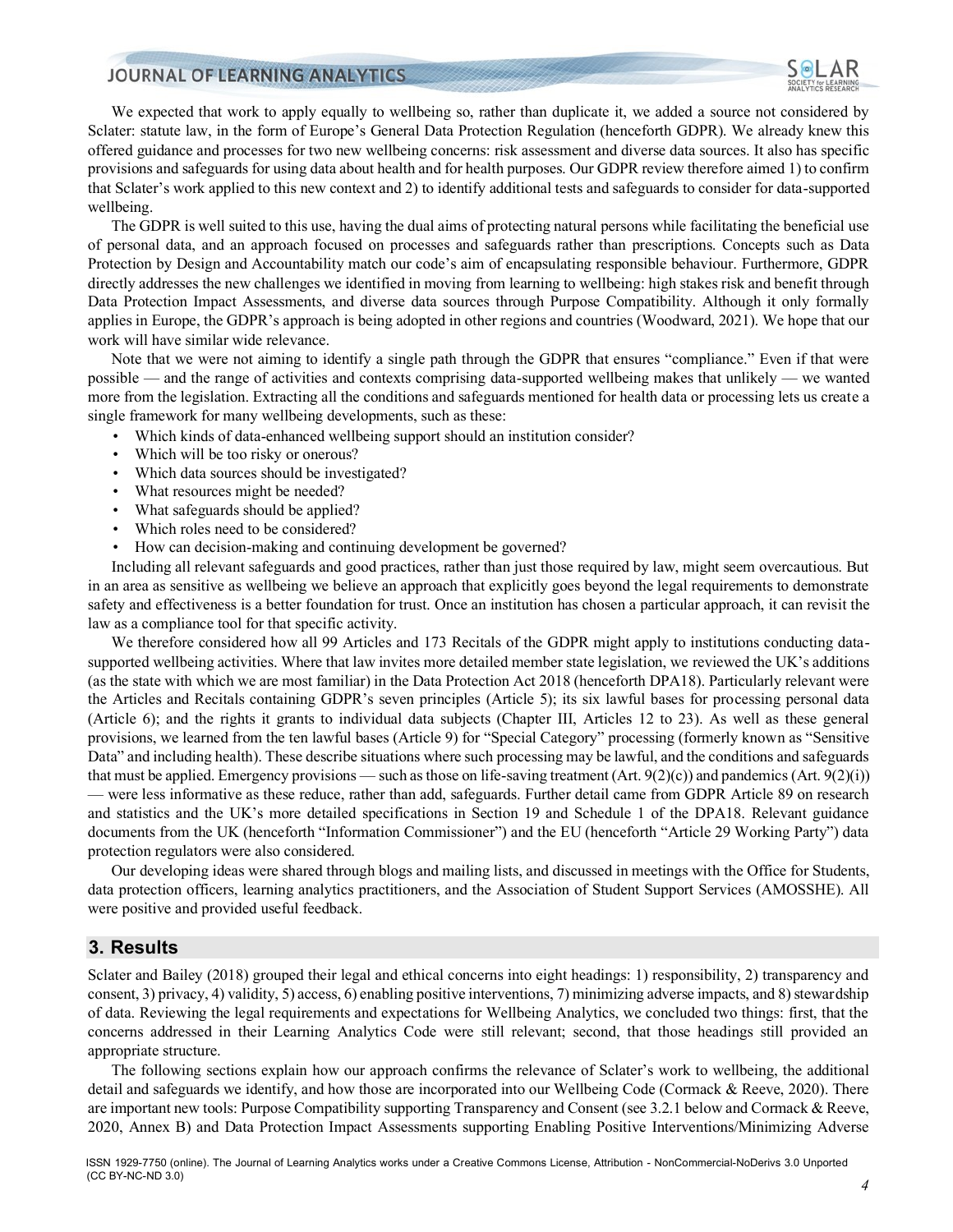

Impacts (see 3.6.1 below and Cormack & Reeve, 2020, Annex A). Health data reverses the normal presumption of Access (see 3.5 below).

# **3.1. Responsibility**

Sclater (2016) "aims to make it clear that responsibility in the institution for the various processes of learning analytics needs to be allocated appropriately and that students and other stakeholders should be consulted" (p. 32). Clear institutional responsibilities are key to the GDPR's Accountability Principle (Art. 5(2)); consultation should form part of Data Protection Impact Assessments (DPIAs; see 3.6.1 below). This aim, and section of the Learning Analytics Code, are therefore equally valid for wellbeing.

UK law is specific that before processing to "protect […] the physical, mental or emotional wellbeing of an individual" the institution must identify an unmet "care and support" need that the processing will assist and that the institution has (or can obtain) the resources to address. Institutions should also consider whether the need is more appropriately met by another organization (see 3.7 below). The identified risk may affect either a particular individual or some among a "type of individual" such as students. Processing data about those in a cohort who do not currently need help may be permitted if it is necessary to identify and provide better treatment to those who do (Article 29 Working Party, 2007, p. 5), though strong safeguards must be applied (DPA18, Sch. 1 Part 2 Para. 18).

This might require processing data without individual consent, for example to help a cohort, or to validate risk assessment methods (GDPR Recital 54 mentions, "determinants having an effect on health status"), or if we know that those in serious need are not coming forward. However explicit individual consent must be sought as soon as that becomes an appropriate basis: typically, when an individual is identified as being at risk (Art. 9(2)(a) and 3.2 below). The reasons for starting without consent must be documented and justified.

Whereas the use of data to support teaching should be led by teaching professionals (Ferguson et al., 2019), the GDPR's provision for "preventive or occupational medicine" (Art. 9(2)(h)) indicates that the choice, design, provision and review of data-supported wellbeing activities should be done "by or under the responsibility of" health professionals. Other staff — such as tutors — are likely to be involved in identifying student needs, but must have appropriate training, skills and resources to perform this role confidently and safely, working under supervision and subject to confidentiality rules. Given the range of different interactions between institution and student — teaching/learning, accommodation and social life, as well as providing wellbeing support — these rules and processes must make clear that wellbeing data is only used for wellbeing purposes (Article 29 Working Party, 2007, p. 11). Any new wellbeing role assigned to tutors, or other staff, must not be perceived as conflicting with their existing roles and relationships.

Finally, the GDPR Accountability principle (Art. 5(2)) requires not only that institutions follow clear processes satisfying the other principles when designing, documenting, and monitoring processing, but that they are able to prove they have done so. This has particular benefits in sensitive areas, like wellbeing, where trust is essential and easily lost. Three GDPR documents help demonstrate trustworthiness, and may be legal requirements for health processing:

- 1. During design, Data Protection Impact Assessments involve considering and consulting on the likely risks and benefits to individuals (Art. 6(1)(f), Art. 35/36; Information Commissioner's Office, 2019a; Information Commissioner's Office, 2019b)
- 2. During operations, Records of Processing Activity ensure that designed safeguards are working (Art. 30; Information Commissioner's Office, n.d.)
- 3. During monitoring, review, and information retention/disposal processes, an Appropriate Policy Document ensures that proper proceedures are followed (DPA18 Schedule 1 Part 4; Information Commissioner's Office, 2019e)

# **3.2. Transparency and Consent**

Under this heading, Sclater includes both "being open about all aspects of the use of learning analytics, and ensuring that students provide meaningful, informed consent" (2016, p. 32). Transparency is a GDPR Principle (Art. 5(1)(a)), with specific requirements on transparency processes in Articles 13 and 14. Lists of information that should be provided are in those two Articles and Article 6(1)(e), Public Interest lawful basis.

Consent is usually the appropriate lawful basis for self-reported data and individual interventions, but has significant disadvantages, both for the institution and the individual, if used too early in a comprehensive system. Even for health data, the GDPR notes situations where consent is inappropriate, including "the provision of, and universal access to, health care" (Rec. 54) and "quality control, management information and […] local supervision" of care systems (Rec. 53). Sclater (2016, p. 32) points out that "[a]llowing students to opt out of data collection may, in some cases, make the carrying out of normal educational processes impossible." Valid consent requires "an affirmative act establishing a freely given, specific, informed and unambiguous indication of the data subject's agreement" (Rec. 32). For health data, consent should also be "explicit" (Art. 9(2)(a); Information Commissioner's Office, 2019d), but early consent is often broad, under-informed, ambiguous and —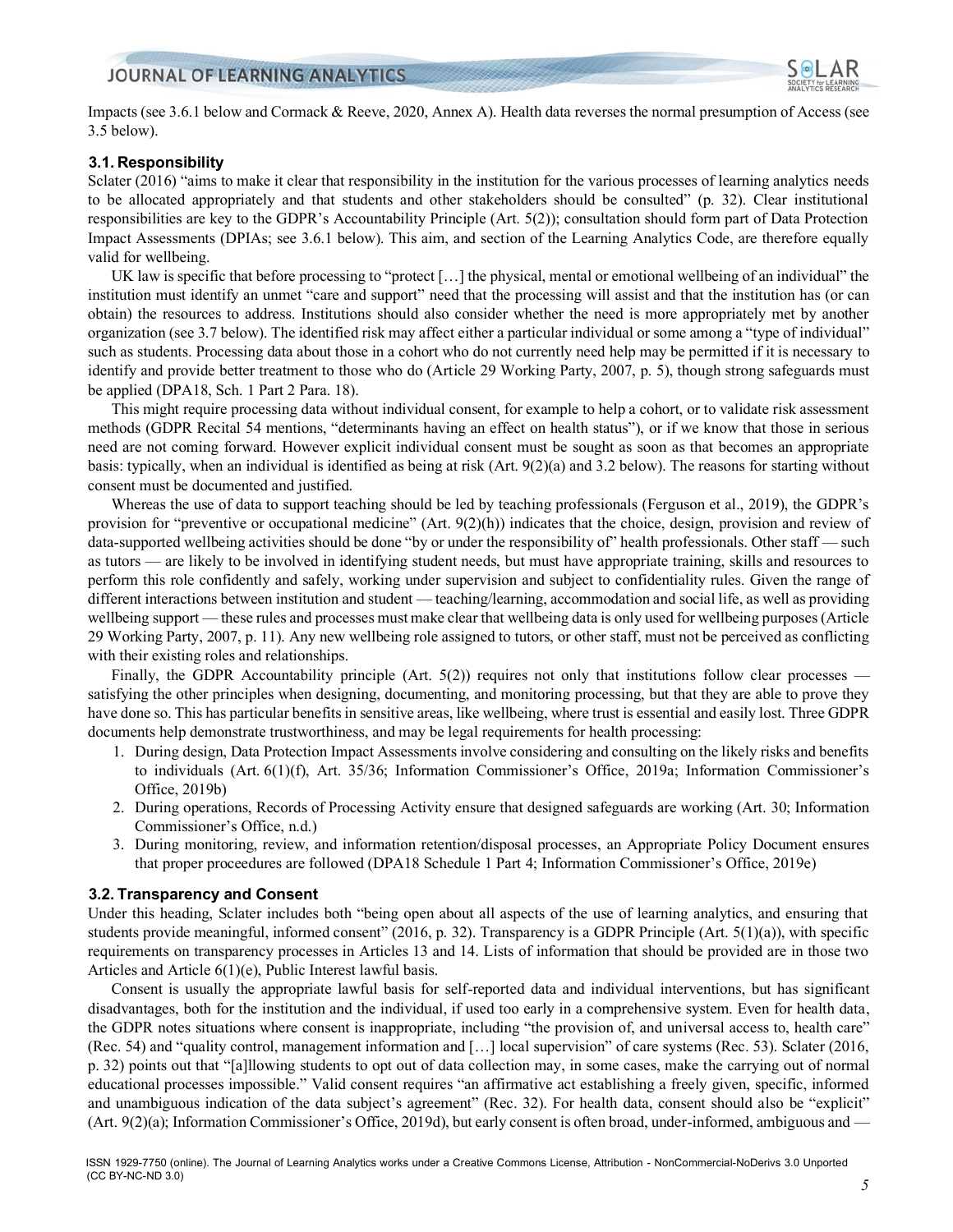

when sought from students by the institution they depend on (Rec. 43) — not free. Consent should, by definition, produce incomplete datasets and a high risk that models and processes will be biased or discriminatory. Rather than blanket "wellbeing support," seeking consent for specific interventions allows clear explanation of their implications. Individuals may decline one intervention without ruling out others (Cormack, 2016). The Accountability Principle plays a key role in deciding whether, when, and how to seek consent. Even where consent is used, the safeguards set out in the rest of the Code are essential to ensure that individual choice is appropriately protected.

Consent may be withdrawn at any time. The GDPR also provides a right to object where processing for a public or legitimate interest (Art. 21). Formally this only requires a review of the risk/benefit balance for the specific individual but, where processing is supposed to benefit that individual's wellbeing, objections should probably be treated as unconditional opt-outs. Even if the law allows an objection to be overridden, doing so seems more likely to harm than improve wellbeing. Furthermore, if an individual does object, refuse, or withdraw consent, we should review our information and processes to see why they did not feel comfortable accepting the offer of help.

As discussed by Edwards and Veale (2017) and Binns (2019), the possibility of objections does not justify retaining personal data "just in case" it is needed to rebuild statistical models.

#### **3.2.1. Purpose Compatibility**

Supporting wellbeing is likely to require a wider range of data sources than supporting learning. Sources of stress might include accommodation, finance, and family background. Individual responses to stress might appear in their use (or non-use) of campus services such as libraries, accommodation, or social and health services. Some of these will be too intrusive to reveal to tutors or support services unless the student volunteers the information; some may have less intrusive, but still effective, alternatives. While Wachter and Mittelstadt's (2019) "plausible connection" rule is a good start, the GDPR Purpose Compatibility Principle (Art.  $5(1)(b)$  and Art.  $6(4)$ ) provides a specific mechanism to identify the most appropriate — which may not mean the most statistically powerful — data sources to use. Institutions must consider how different the new purpose — here, individual wellbeing support — is from the purpose for which the information was originally collected. That might, for example, have been individual health support, individual tutorial support, other individual support (e.g., financial), operational, or statistical purposes. The difference between the original and new purposes provides a strong indication reflecting Recital 50's "reasonable expectations" test — whether or not a source should be used for wellbeing support.

Some potential data sources will already be held by the institution, either as a result of transactions (e.g., learning platforms or library loans) or observed during use of campus facilities (e.g., WIFI networks); others, such as finance, may require agreements with other organizations. These three kinds of sources present different — probably increasing — challenges for Recital 50's requirement that individuals be informed of new uses of their data. Transactions offer an obvious opportunity to present that information; observed data may require notices, with no confirmation that the individual has seen them; commitments may be needed from third parties that they will provide the information when data are collected. Combining this "difficulty of informing" measure with purpose (in)compatibility produces a heat map highlighting data sources that are compatible/easy-to-communicate and therefore preferable to incompatible/hard-to-communicate ones (Cormack & Reeve, 2020, Annex B). Where a proposal can only be achieved with "difficult" data sources, this may indicate that it should not be taken forward.

#### **3.3. Privacy**

The GDPR's Integrity and Confidentiality Principle  $(Art. 5(1)(f))$  confirms Sclater's requirement "that access to student data should be carefully controlled and data protection legislation complied with" (2016, p. 33). The Substantial Public Interest lawful basis requires "suitable and specific measures to safeguard the fundamental rights and interests of the data subject" (Art. 9(2)(g)).

Recital 54 warns that "processing of data concerning health for reasons of public interest should not result in personal data being processed for other purposes by third parties such as employers or insurance and banking companies." The Article 29 Working Party (2007) adds that identifiable health data should be visible only — unless the individual agrees — to those directly involved in treatment. The importance of this separation for trust between students and institutions is highlighted by a BBC (2019) article where students avoided university wellbeing services for fear that using them might tarnish their academic record.

Health data and assessments represent a high risk, so data security must be "appropriate[ly]" strong: for electronic health records the Working Party (2007, p. 19) considers, "Access by unauthorized persons must be virtually impossible and prevented." Clear instructions reduce the risk of mistakes by those with authorized access; access logs and regular audits help detect mistakes and unauthorized access. Measures should be used at all levels — from technical to training and organizational — to prevent inappropriate flow, use, or visibility of wellbeing data.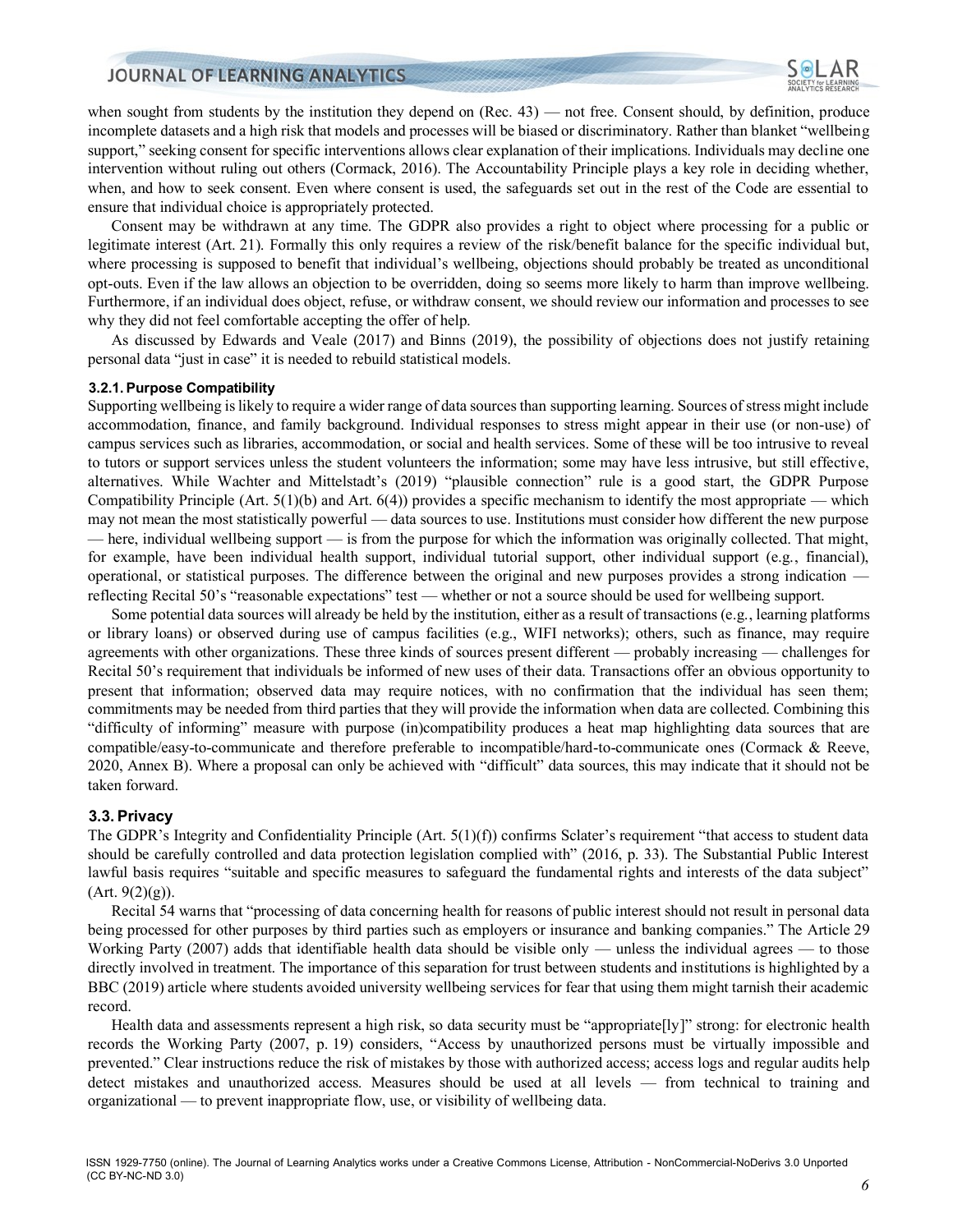

## **3.4. Validity**

Sclater (2016) discusses the validity of predictive learning analytics algorithms. GDPR Recital 71, too, draws attention to the validity of "mathematical and statistical procedures." But in wellbeing, the serious consequences of errors mean all processes, not just numerical ones, should be tested, monitored, and reviewed.

These three activities may need more data than is required to operate a wellbeing support system. Testing should evaluate potential data sources that are found not to be sufficiently informative. Monitoring may need additional, special category data to identify signs of bias or discrimination. Review may need to consider historical data. By treating these as separate "research" processes, the GDPR provides additional safeguards to mitigate that increased risk. Such processes should be carried out using pseudonymized or fully anonymized data (Art. 89(1)). Information that they use or discover must not be used for "measures or decisions regarding any particular natural person" (DPA18, s. 19(3)). In terms of data flows, however, testing, monitoring, and review are one-way streets: data may go in, but only improved processes can come out.

Treating testing, monitoring, and review as separate purposes from the operation of wellbeing support also empowers the GDPR's Data Minimization and Storage Minimization Principles (Art.  $5(1)(c)$  & (e)). These permit only "necessary" storage and processing of data, in the sense that any less data or shorter retention would prevent the purpose being achieved (Article 29 Working Party, 2014). Since each purpose requires different data, collected and used over different time periods, their processes should retain different types of data — whether anonymous, pseudonymous, or identified — for different lengths of time.

Finally, considering — and, if possible, conducting — these processes separately should reduce the risk of data leakage between them. Testers and reviewers should not be able to see individual identities: those providing support, who do need to know identities, should not have access to information required only for the testing, monitoring, or review stages.

## **3.5. Access**

Access is the one significant change between learning analytics and wellbeing. For health data, UK law reverses the GDPR Article 15 presumption that individuals can obtain their own data. Health data may only be disclosed once a health professional has confirmed that this is not "likely to cause serious harm to the physical or mental health of the data subject or another individual" (DPA18, Schedule 3 Part 2 Paragraph 5).

### **3.6. Enabling Positive Interventions/Minimizing Adverse Impacts**

For learning analytics, Sclater (2016) highlights the challenge of balancing any "obligation to act" with the "potential pitfalls of intervening directly with students based on analytics" (p. 34). There are "potential detrimental effects" if processes or data "categoris[e]" students, "reinforce discriminatory attitudes," or "favour one group over another (for example, campus-based over distance learning students)" (p. 35). Data-supported wellbeing amplifies both the potential benefits and the risks. Different student experiences and expectations may increase the risk of accidentally discriminatory data; inappropriate assessments or offers of support can cause serious harm (UHI, 2017). The GDPR provides a tool to explore and resolve these high-stakes balances: the Data Protection Impact Assessment (DPIA; Art. 35 and Rec. 90–94).

#### **3.6.1. Data Protection Impact Assessments**

DPIAs provide a framework for discussing the benefits and risks of proposed processing. These must be assessed from the perspective of the individuals whose data are processed, not that of the institution, and must consider risks to all rights and freedoms — including non-discrimination, free speech, and free assembly — not just privacy and data protection (Rec. 75). This matches Sclater's requirements to Enable Positive Interventions and Minimize Adverse Impacts.

The DPIA process should involve consultation with affected individuals and groups, discussing what the benefits and risks might be, how the former might be maximized and the latter mitigated, leading to a decision on whether the processing is justified (Art. 35(9)). This process, and the publication and maintenance of the resulting DPIA document, can build trust in the institution's wellbeing processes, and that its actions are necessary and proportionate (see 3.1 above). For processing involving health data, a DPIA is likely to be required by law (Information Commissioner's Office, 2019a). If any high risks remain unmitigated but the institution still wishes to proceed, it must seek approval from its national Data Protection Authority, no matter how great the benefits (Art. 36).

Many general processes and templates exist for conducting DPIAs (e.g., Information Commissioner's Office, 2019a; CNIL, n.d.; UCISA, n.d.). Given the clear relevance to data-supported wellbeing activities, we developed a specific DPIA template as part of our toolkit (Cormack & Reeve, 2020, Annex A). This suggests likely risks and mitigations, and provides a guide to identifying appropriate lawful bases for different processes.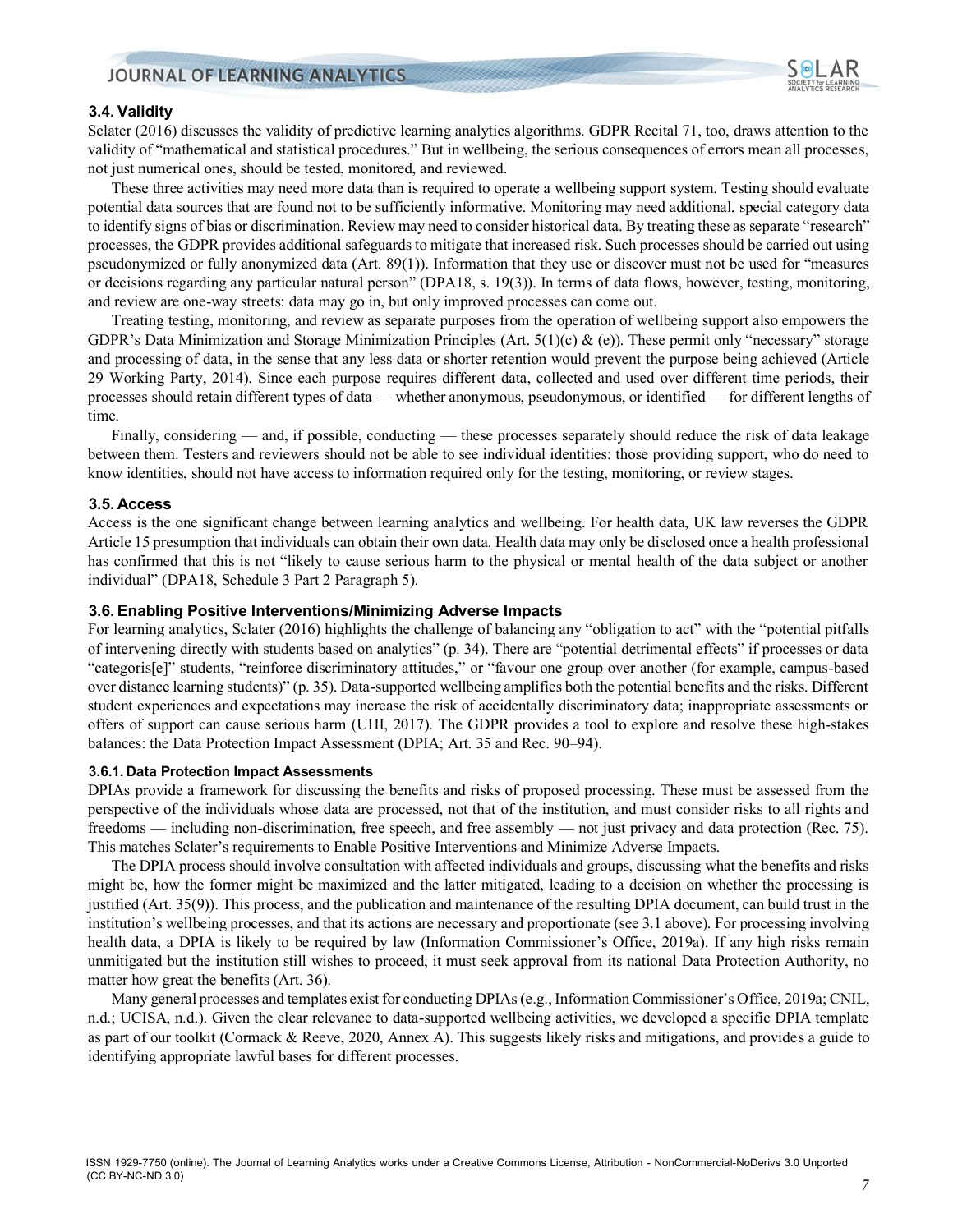

## **3.7. Stewardship**

Sclater's stewardship section "remind[s] institutions of their responsibilities to look after student data carefully" (2016, p. 36). This remains true for wellbeing — see, in particular the GDPR's Accountability Principle (Art.  $5(2)$ ) — but wider impacts, including on staff and society, also need to be considered.

Whereas learning analytics is clearly the role of teaching institutions, wellbeing support may cross the remits of several public and private sector bodies. When working in areas of "substantial public interest," GDPR Article  $9(2)(g)$  requires each body to stay within its remit as defined by "Union or Member State law" including, according to the UK Information Commissioner's Office (2019c), "clear common law tasks, functions or powers as well as those set out in the statute or statutory guidance." Papers from AMOSSHE (2015), Universities UK (2015), and Pinsent Masons (Sladdin, 2018) discuss the extent of universities' duty of care to students and the limits beyond which that duty and this GDPR Article indicate that they should call on others. Where remits may overlap, institutions should work with relevant bodies to ensure this produces synergy rather than duplication. Calling on external services may help avoid conflicts of duty, privacy, or trust for individuals within the institution.

DPA18 Section 19(2) warns against processing "likely to cause substantial damage or substantial distress," so institutions should consider wider impacts — on staff, groups, and society — not just on individual students. Since the aim is to improve wellbeing, we should be particularly alert to less concrete forms of harm, such as feelings of "surveillance" or "creepiness" (Jutting, 2016). GDPR Article 22(4) is particularly concerned about automated decisions using special category data. In wellbeing, data and algorithms should support, not replace, human decision makers.

# **4. Conclusion**

Our approach received a considerable boost in July 2019 when the project was accepted into the UK Data Protection Regulator's first Regulatory Sandbox. Not only did this show that the Regulator was willing — despite the high-risk nature of the processing involved — to contemplate that data-supported wellbeing might be lawful, it also provided an opportunity for extensive in-depth discussion with their expert staff. This helped us to understand the more opaque GDPR and DPA18 provisions, and especially to develop wellbeing-focused tools for Purpose Compatibility and Data Protection Impact Assessments (Information Commissioner's Office, 2020).

These tools, described in 3.2.1 and 3.6.1 above, were published as part of Jisc's Wellbeing Analytics Code of Practice in July 2020 (Cormack & Reeve, 2020). This retains the structure of Sclater and Bailey's Learning Analytics Code (2018) and invokes its content, since our review of the GDPR confirmed that structure, and nearly all the content, is a sound basis for investigating and implementing data-supported wellbeing. The only significant change is discussed in Access (3.5 above). However, as we had hoped, our review also identified many additional safeguards, conditions, and tools to apply when using data for wellbeing, rather than tutorial, purposes. These became the main text of our Wellbeing Code. Since our Code builds on the text, governance, and practical arrangements of its predecessor, institutions that have already implemented the Learning Analytics Code have a good basis for exploring whether and how data can support wellbeing. The linked Codes should also help bridge the gap identified by Ahern (2020) between institutional Learning Analytics and Wellbeing policies.

Following publication, we presented the Code at meetings of Data Protection Officers, Learning Analytics practitioners, and student services. It was shared with Universities UK, the National Union of Students, and a civil society organization working in the area. All felt it should significantly help institutions seeking a framework for safe exploration of data-supported wellbeing. Building on the Learning Analytics Code — which has already been widely adopted (e.g., University of Leeds, 2019) — gave confidence that the Wellbeing Code would be practical for universities and colleges to use. One multi-partner project immediately used the DPIA framework to assess their own plans.

The outbreak of COVID-19 led most institutions to focus on reducing known systemic causes of wellbeing issues — for example, using the "whole university" approach (Universities UK, 2020) — rather than exploring new ways to identify and support individual problems. However, we expect our Code — like the Learning Analytics Code on which it is based — to provide a trustworthy framework for such developments, as and when they become possible.

# **Declaration of Conflicting Interest**

The authors declared no potential conflicts of interest with respect to the research, authorship, and/or publication of this article

# **Funding**

The authors declared no financial support for the research, authorship, and/or publication of this article.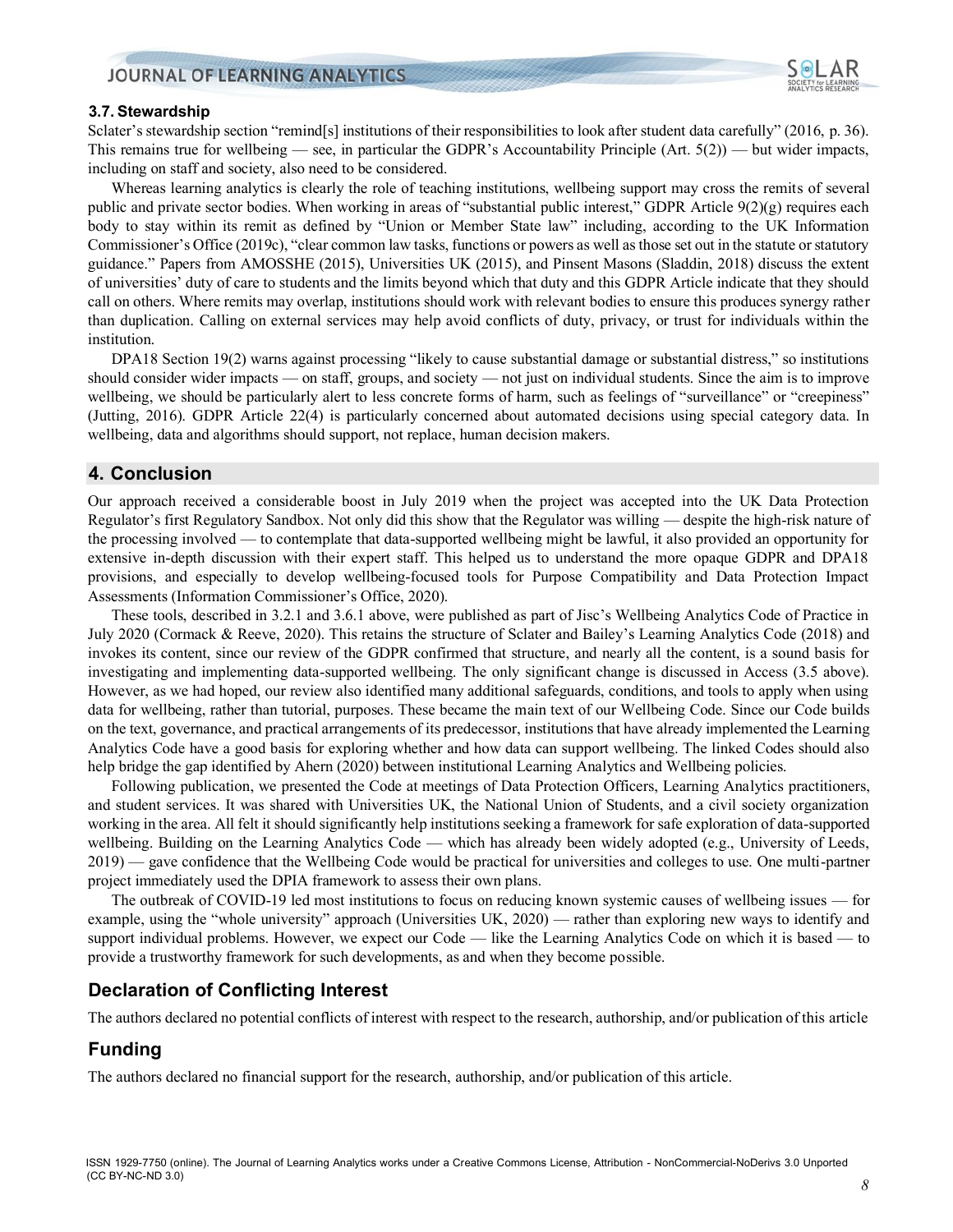

# **Acknowledgments**

We are grateful to the many wellbeing, privacy, and data protection experts who gave feedback on the ideas, approach and results of our work. Key documents from this study are available in the following internet archives:

- Cormack, A. N., & Reeve, D. (2020). Code of practice for wellbeing and mental health analytics. [https://web.archive.org/web/20211028163748/https://www.jisc.ac.uk/guides/code-of-practice-for-wellbeing-and](https://web.archive.org/web/20211028163748/https:/www.jisc.ac.uk/guides/code-of-practice-for-wellbeing-and-mental-health-analytics)[mental-health-analytics](https://web.archive.org/web/20211028163748/https:/www.jisc.ac.uk/guides/code-of-practice-for-wellbeing-and-mental-health-analytics)
- Information Commissioner's Office. (2020, June). Regulatory sandbox final report: Jisc. [https://webarchive.nationalarchives.gov.uk/ukgwa/\\*/https://ico.org.uk/media/for](https://webarchive.nationalarchives.gov.uk/ukgwa/*/https:/ico.org.uk/media/for-organisations/documents/2618023/jisc-regulatory-sandbox-final-report.pdf)[organisations/documents/2618023/jisc-regulatory-sandbox-final-report.pdf](https://webarchive.nationalarchives.gov.uk/ukgwa/*/https:/ico.org.uk/media/for-organisations/documents/2618023/jisc-regulatory-sandbox-final-report.pdf)
- Sclater, N., & Bailey, P. (2018). Code of practice for learning analytics. [https://web.archive.org/web/20211125143752/https://www.jisc.ac.uk/guides/code-of-practice-for-learning-analytics.](https://web.archive.org/web/20211125143752/https:/www.jisc.ac.uk/guides/code-of-practice-for-learning-analytics.)

# **References**

- Abdi, S., Khosravi, H., Sadiq, S., & Gašević, D. (2020). Complementing educational recommender systems with open learner models. *Proceedings of the 10th International Conference on Learning Analytics and Knowledge* (LAK '20), 23–27 March 2020, Frankfurt, Germany (pp. 360–365). ACM.<https://doi.org/10.1145/3375462.3375520>
- Ahern, S. J. (2017, November 17). Learning analytics as a tool for supporting student wellbeing: Identifying student mental ill-health. University College of London. [https://blogs.ucl.ac.uk/digital-education/2017/11/20/learning-analytics-as-a](https://blogs.ucl.ac.uk/digital-education/2017/11/20/learning-analytics-as-a-tool-for-supporting-student-wellbeing-identifying-student-mental-ill-health/)[tool-for-supporting-student-wellbeing-identifying-student-mental-ill-health/](https://blogs.ucl.ac.uk/digital-education/2017/11/20/learning-analytics-as-a-tool-for-supporting-student-wellbeing-identifying-student-mental-ill-health/)
- Ahern, S. J. (2018). The potential and pitfalls of learning analytics as a tool for supporting student wellbeing. *Journal of Learning and Teaching in Higher Education, 1*(2), 165–172. <https://journals.le.ac.uk/ojs1/index.php/jlthe/article/view/2812>
- Ahern, S. J. (2020). Making a #Stepchange? Investigating the alignment of learning analytics and student wellbeing in United Kingdom higher education institutions. *Frontiers in Education 5*:531424. <https://doi.org/10.3389/feduc.2020.531424>
- AMOSSHE. (2015, May 29). Where's the line? How far should universities go in providing duty of care for their students? <https://www.amosshe.org.uk/futures-duty-of-care-2015>
- Article 29 Working Party. (2007). Working document on the processing of personal data relating to health in electronic health records (EHR) (Report no. WP131). [https://ec.europa.eu/justice/article-29/documentation/opinion](https://ec.europa.eu/justice/article-29/documentation/opinion-recommendation/files/2007/wp131_en.pdf)[recommendation/files/2007/wp131\\_en.pdf](https://ec.europa.eu/justice/article-29/documentation/opinion-recommendation/files/2007/wp131_en.pdf)
- Article 29 Working Party. (2014). Opinion 06/2014 on the notion of legitimate interests of the data controller under Article 7 of Directive 95/46/EC (Report no. WP 217)[. https://ec.europa.eu/justice/article-29/documentation/opinion](https://ec.europa.eu/justice/article-29/documentation/opinion-recommendation/files/2014/wp217_en.pdf)[recommendation/files/2014/wp217\\_en.pdf](https://ec.europa.eu/justice/article-29/documentation/opinion-recommendation/files/2014/wp217_en.pdf)
- BBC. (2019, October 5). Stressed students "seeking help" amid fears for academic record. [https://www.bbc.co.uk/news/uk](https://www.bbc.co.uk/news/uk-england-bristol-49852548)[england-bristol-49852548](https://www.bbc.co.uk/news/uk-england-bristol-49852548)
- Binns, R. (2019, October 15). Enabling access, erasure, and rectification rights in AI systems. ICO AI blog. [https://ico.org.uk/about-the-ico/news-and-events/ai-blog-enabling-access-erasure-and-rectification-rights-in-ai](https://ico.org.uk/about-the-ico/news-and-events/ai-blog-enabling-access-erasure-and-rectification-rights-in-ai-systems/)[systems/](https://ico.org.uk/about-the-ico/news-and-events/ai-blog-enabling-access-erasure-and-rectification-rights-in-ai-systems/)
- CNIL. (n.d.). Privacy impact assessment (PIA).<https://www.cnil.fr/en/privacy-impact-assessment-pia>
- Cormack, A. N. (2016). Downstream consent: A better legal framework for big data. *Journal of Information Rights, Policy and Practice*, *1*(1)[. http://doi.org/10.21039/irpandp.v1i1.9](http://doi.org/10.21039/irpandp.v1i1.9)
- Cormack, A. N., & Reeve, D. (2020). Code of practice for wellbeing and mental health analytics. Jisc. <https://www.jisc.ac.uk/guides/code-of-practice-for-wellbeing-and-mental-health-analytics>
- Corrin, L., Kennedy, G., French, S., Buckingham Shum, S., Kitto, K., Pardo, A., West, D., Mirriahi, N., & Colvin, C. (2019). The ethics of learning analytics in Australian higher education: A discussion paper. University of Melbourne. <https://melbourne-cshe.unimelb.edu.au/research/research-projects/edutech/the-ethical-use-of-learning-analytics>
- D'Ignazio, C., & Klein, L. F. (2020). *Data Feminism*. MIT Press.
- Education Policy Institute. (2018, September 10). Prevalence of mental health issues within the student aged population. <https://epi.org.uk/publications-and-research/prevalence-of-mental-health-issues-within-the-student-aged-population/>
- Edwards, L., & Veale, M. (2017). Slave to the algorithm: Why a "right to an explanation" is probably not the remedy you are looking for. *Duke Law & Technology Review, 16*, 18–84[. https://dltr.law.duke.edu/2017/12/04/slave-to-the-algorithm](https://dltr.law.duke.edu/2017/12/04/slave-to-the-algorithm-why-a-right-to-an-explanation-is-probably-not-the-remedy-you-are-looking-for/)[why-a-right-to-an-explanation-is-probably-not-the-remedy-you-are-looking-for/](https://dltr.law.duke.edu/2017/12/04/slave-to-the-algorithm-why-a-right-to-an-explanation-is-probably-not-the-remedy-you-are-looking-for/)
- Ferguson, R. (2019). Ethical challenges for learning analytics. *Journal of Learning Analytics*, *6*(3), 25–30. <https://doi.org/10.18608/jla.2019.63.5>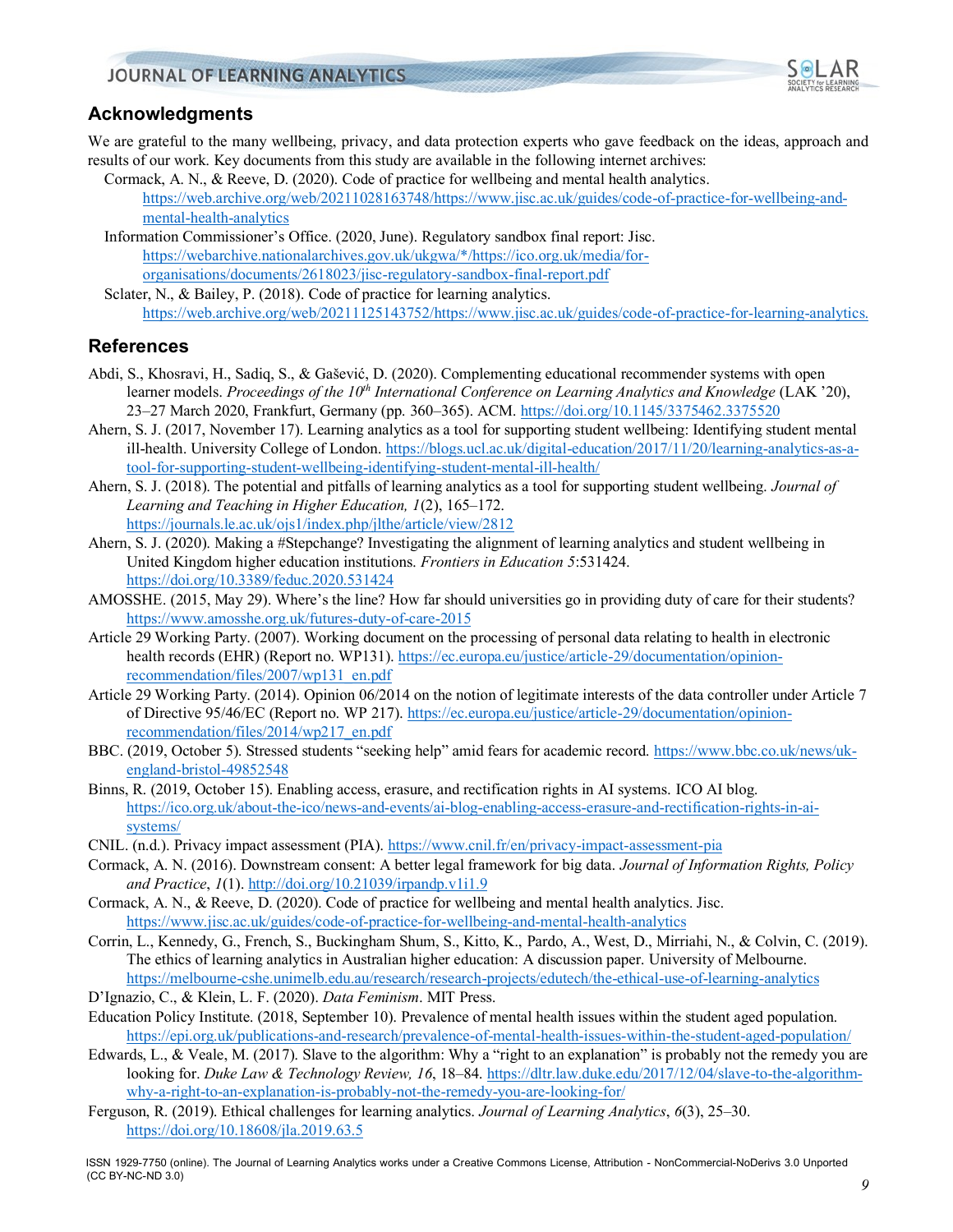

- Ferguson, R., Clow, D., Griffiths, D., & Brasher, A. (2019). Moving forward with learning analytics: Expert views. *Journal of Learning Analytics*, *6*(3), 43–59[. https://doi.org/10.18608/jla.2019.63.8](https://doi.org/10.18608/jla.2019.63.8)
- Gil, N. (2015, December 14). Majority of students experience mental health issues, says NUS survey. *The Guardian*. [https://www.theguardian.com/education/2015/dec/14/majority-of-students-experience-mental-health-issues-says-nus](https://www.theguardian.com/education/2015/dec/14/majority-of-students-experience-mental-health-issues-says-nus-survey)[survey](https://www.theguardian.com/education/2015/dec/14/majority-of-students-experience-mental-health-issues-says-nus-survey)
- Griffiths, D., Drachsler, H., Kickmeier-Rust, M., Steiner, C., Hoel, T., & Greller, W. (2016). Is privacy a show-stopper for learning analytics? A review of current issues and solutions. *Learning Analytics Review, 6.* <http://www.laceproject.eu/learning-analytics-review/is-privacy-a-show-stopper/>
- Hall, M. (2019). Student wellbeing and mental health: The opportunities in learning analytics. Jisc. <http://repository.jisc.ac.uk/6916/1/student-wellbeing-and-mental-health-the-opportunities-in-learning-analytics.pdf>
- Hughes, G., & Spanner, L. (2019). The university mental health charter. StudentMinds. [https://www.studentminds.org.uk/uploads/3/7/8/4/3784584/191208\\_umhc\\_artwork.pdf](https://www.studentminds.org.uk/uploads/3/7/8/4/3784584/191208_umhc_artwork.pdf)
- Information Commissioner's Office. (n.d.). How do we document our processing activities? Guide to the GDPR. [https://ico.org.uk/for-organisations/guide-to-data-protection/guide-to-the-general-data-protection-regulation](https://ico.org.uk/for-organisations/guide-to-data-protection/guide-to-the-general-data-protection-regulation-gdpr/documentation/how-do-we-document-our-processing-activities/)[gdpr/documentation/how-do-we-document-our-processing-activities/](https://ico.org.uk/for-organisations/guide-to-data-protection/guide-to-the-general-data-protection-regulation-gdpr/documentation/how-do-we-document-our-processing-activities/)
- Information Commissioner's Office. (2019a, May 22). Data protection impact assessments. Guide to the General Data Protection Regulation (GDPR)[. https://ico.org.uk/for-organisations/guide-to-data-protection/guide-to-the-general-data](https://ico.org.uk/for-organisations/guide-to-data-protection/guide-to-the-general-data-protection-regulation-gdpr/accountability-and-governance/data-protection-impact-assessments/)[protection-regulation-gdpr/accountability-and-governance/data-protection-impact-assessments/](https://ico.org.uk/for-organisations/guide-to-data-protection/guide-to-the-general-data-protection-regulation-gdpr/accountability-and-governance/data-protection-impact-assessments/)
- Information Commissioner's Office. (2019b, May 22). How do we apply legitimate interests in practice? Guide to the General Data Protection Regulation (GDPR). [https://ico.org.uk/for-organisations/guide-to-data-protection/guide-to](https://ico.org.uk/for-organisations/guide-to-data-protection/guide-to-the-general-data-protection-regulation-gdpr/legitimate-interests/how-do-we-apply-legitimate-interests-in-practice/)[the-general-data-protection-regulation-gdpr/legitimate-interests/how-do-we-apply-legitimate-interests-in-practice/](https://ico.org.uk/for-organisations/guide-to-data-protection/guide-to-the-general-data-protection-regulation-gdpr/legitimate-interests/how-do-we-apply-legitimate-interests-in-practice/)
- Information Commissioner's Office. (2019c, May 22). Public task. Guide to the Data Protection Regulation. [https://ico.org.uk/for-organisations/guide-to-data-protection/guide-to-the-general-data-protection-regulation](https://ico.org.uk/for-organisations/guide-to-data-protection/guide-to-the-general-data-protection-regulation-gdpr/lawful-basis-for-processing/public-task/)[gdpr/lawful-basis-for-processing/public-task/](https://ico.org.uk/for-organisations/guide-to-data-protection/guide-to-the-general-data-protection-regulation-gdpr/lawful-basis-for-processing/public-task/)
- Information Commissioner's Office. (2019d, May 22). Special category data. Guide to the General Data Protection Regulation (GDPR). [https://ico.org.uk/for-organisations/guide-to-data-protection/guide-to-the-general-data-protection](https://ico.org.uk/for-organisations/guide-to-data-protection/guide-to-the-general-data-protection-regulation-gdpr/lawful-basis-for-processing/special-category-data/)[regulation-gdpr/lawful-basis-for-processing/special-category-data/](https://ico.org.uk/for-organisations/guide-to-data-protection/guide-to-the-general-data-protection-regulation-gdpr/lawful-basis-for-processing/special-category-data/)
- Information Commissioner's Office. (2019e, May 22). What are the substantial public interest conditions? Guide to the General Data Protection Regulation (GDPR). [https://ico.org.uk/for-organisations/guide-to-data-protection/guide-to](https://ico.org.uk/for-organisations/guide-to-data-protection/guide-to-the-general-data-protection-regulation-gdpr/special-category-data/what-are-the-substantial-public-interest-conditions/)[the-general-data-protection-regulation-gdpr/special-category-data/what-are-the-substantial-public-interest-conditions/](https://ico.org.uk/for-organisations/guide-to-data-protection/guide-to-the-general-data-protection-regulation-gdpr/special-category-data/what-are-the-substantial-public-interest-conditions/)
- Information Commissioner's Office. (2020, June). Regulatory sandbox final report: Jisc[. https://ico.org.uk/media/for](https://ico.org.uk/media/for-organisations/documents/2618023/jisc-regulatory-sandbox-final-report.pdf)[organisations/documents/2618023/jisc-regulatory-sandbox-final-report.pdf](https://ico.org.uk/media/for-organisations/documents/2618023/jisc-regulatory-sandbox-final-report.pdf)
- Inkster, B., & Digital Mental Health Data Insights Group. (2021). Early warning signs of a mental health tsunami: A coordinated response to gather initial data insights from multiple digital services providers. Frontiers in Digital Health (10 February 2021). <https://doi.org/10.3389/fdgth.2020.578902>
- Jisc. (n.d.). Who we are and what we do.<https://www.jisc.ac.uk/about/who-we-are-and-what-we-do>
- Jisc. (2019). Horizons report on emerging technologies and education. [https://www.jisc.ac.uk/reports/horizons-report](https://www.jisc.ac.uk/reports/horizons-report-emerging-technologies-and-the-mental-health-challenge)[emerging-technologies-and-the-mental-health-challenge](https://www.jisc.ac.uk/reports/horizons-report-emerging-technologies-and-the-mental-health-challenge)
- Jones, L. (2019). Using LA to inform student wellbeing and have better conversations with students. Paper presentation to the Jisc LA Cymru User Group, 3 April 2019.
- Jutting, C. (2016, August 3). Universities are tracking their students. Is it clever or creepy? *The Guardian*. [https://www.theguardian.com/higher-education-network/2016/aug/03/learning-analytics-universities-data-track](https://www.theguardian.com/higher-education-network/2016/aug/03/learning-analytics-universities-data-track-students)[students](https://www.theguardian.com/higher-education-network/2016/aug/03/learning-analytics-universities-data-track-students)
- Kaliisa, R., Kluge, A., & Mørch, A. (2020). Combining checkpoint and process learning analytics to support learning design decisions in blended learning environments. *Journal of Learning Analytics, 7*(3), 33–47. <https://doi.org/10.18608/jla.2020.73.4>
- Kitchener, S. (2016, January 12). OccupEye sensors: A sinister exercise in Big Brother-style management or a 21<sup>st</sup>-century way to monitor workers' needs? *Independent*. [https://www.independent.co.uk/news/media/occupeye-sensors-sinister](https://www.independent.co.uk/news/media/occupeye-sensors-sinister-exercise-big-brother-style-management-or-21st-century-way-monitor-workers-needs-a6808281.html)[exercise-big-brother-style-management-or-21st-century-way-monitor-workers-needs-a6808281.html](https://www.independent.co.uk/news/media/occupeye-sensors-sinister-exercise-big-brother-style-management-or-21st-century-way-monitor-workers-needs-a6808281.html)
- Lang, C., Woo, C., & Sinclair, J. (2020). Quantifying data sensitivity: Precise demonstration of care when building predictive models*. Proceedings of the 10th International Conference on Learning Analytics and Knowledge* (LAK '20), 23–27 March 2020, Frankfurt, Germany (pp. 655–664). ACM.<https://doi.org/10.1145/3375462.3375506>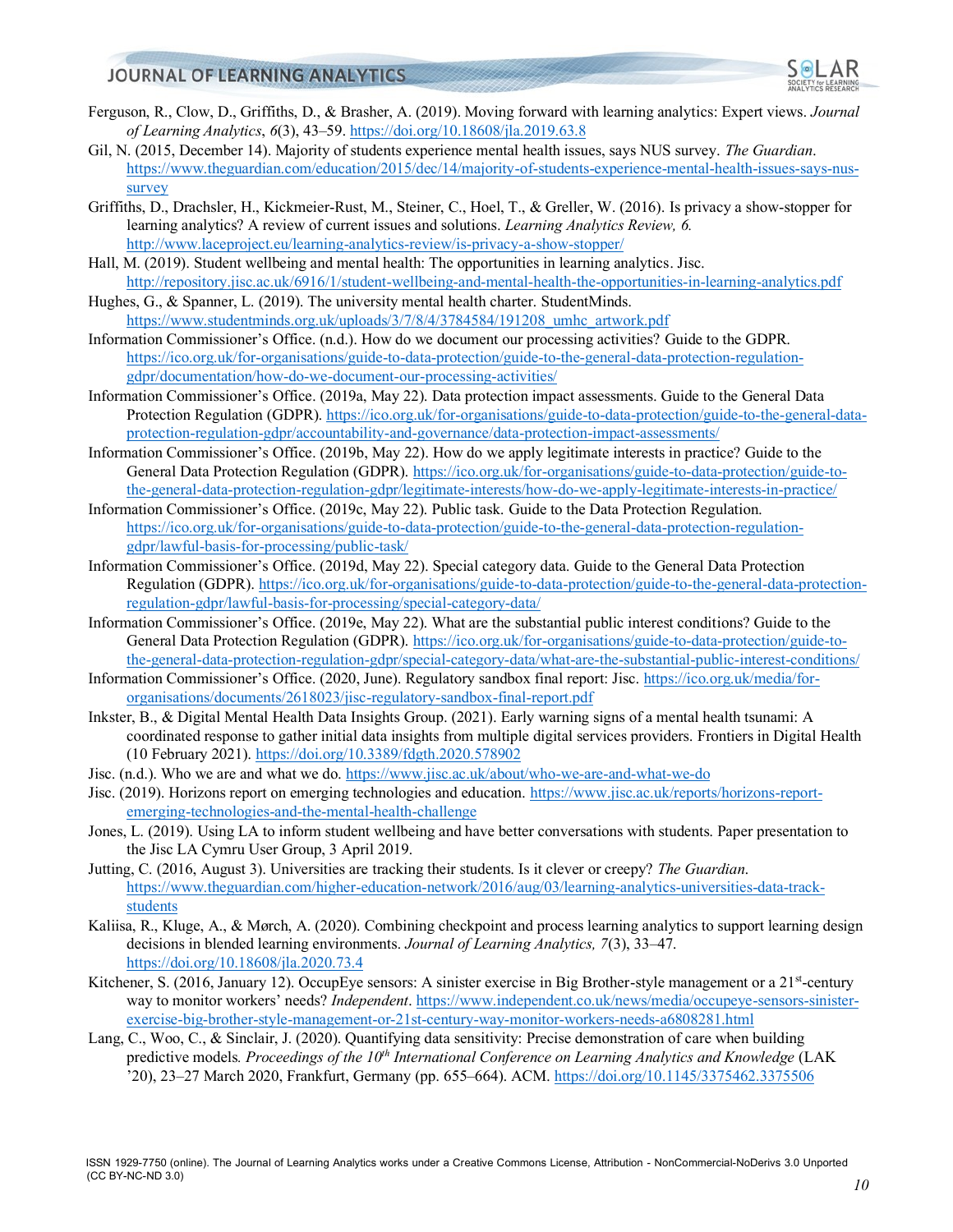

- Mack, D., DaSilva, A., Rogers, C., Hedlund, E., Murphy, E., Vojdanovski, V., Plomp, J., Wang, W., Nepal, S., Holtzheimer, P., Wagner, D., Jacobson, N., Meyer, M., Campbell, A., & Huckins, J. (2021). Mental health and behavior of college students during the COVID-19 pandemic: Longitudinal mobile smartphone and ecological momentary assessment study. *Journal of Medical Internet Research, 23*(6)[. https://doi.org/10.2196/28892](https://doi.org/10.2196/28892)
- McKie, A. (2019, April 14). Could student mental health apps be doing more harm than good? *Times Higher Education*. <https://www.timeshighereducation.com/news/could-student-mental-health-apps-be-doing-more-harm-good>
- Mulenda, H. (2020, September 4). Harnessing the power of technology can help vulnerable students. *Times Higher Education*[. https://www.timeshighereducation.com/opinion/harnessing-power-technology-can-help-vulnerable](https://www.timeshighereducation.com/opinion/harnessing-power-technology-can-help-vulnerable-students)[students](https://www.timeshighereducation.com/opinion/harnessing-power-technology-can-help-vulnerable-students)
- Neves, J., & Hillman, N. (2017). *Student academic experience survey*. Higher Education Authority/Higher Education Policy Institute. [https://www.hepi.ac.uk/wp-content/uploads/2017/06/2017-Student-Academic-Experience-Survey-Final-](https://www.hepi.ac.uk/wp-content/uploads/2017/06/2017-Student-Academic-Experience-Survey-Final-Report.pdf)[Report.pdf](https://www.hepi.ac.uk/wp-content/uploads/2017/06/2017-Student-Academic-Experience-Survey-Final-Report.pdf)
- National Union of Students. (2015, August). Learning analytics: A guide for students' unions. <https://www.nusconnect.org.uk/resources/learning-analytics-a-guide-for-students-unions>
- Office for National Statistics. (2021, March). Coronavirus and higher education students: England, 19 February to 1 March 2021.

[https://www.ons.gov.uk/peoplepopulationandcommunity/healthandsocialcare/healthandwellbeing/bulletins/coronaviru](https://www.ons.gov.uk/peoplepopulationandcommunity/healthandsocialcare/healthandwellbeing/bulletins/coronavirusandhighereducationstudents/19februaryto1march2021) [sandhighereducationstudents/19februaryto1march2021](https://www.ons.gov.uk/peoplepopulationandcommunity/healthandsocialcare/healthandwellbeing/bulletins/coronavirusandhighereducationstudents/19februaryto1march2021)

- Perkins, D., Gray, C., Ritsos, P., & Kuncheva, L. (2020). Jisc/Bangor University learning analytics project summary & case study. Jisc.<http://research.academicanalytical.com/jspui/handle/1471/31>
- Prinsloo, P., & Slade, S. (2016). Student vulnerability, agency and learning analytics: An exploration. *Journal of Learning Analytics*, *3*(1), 159–182.<https://doi.org/10.18608/jla.2016.31.10>
- Sclater, N. (2016). Developing a code of practice for learning analytics. *Journal of Learning Analytics*, *3*(1), 16–42. <https://doi.org/10.18608/jla.2016.31.3>
- Sclater, N., & Bailey, P. (2018). Code of practice for learning analytics. Jisc. [https://www.jisc.ac.uk/guides/code-of-practice](https://www.jisc.ac.uk/guides/code-of-practice-for-learning-analytics)[for-learning-analytics](https://www.jisc.ac.uk/guides/code-of-practice-for-learning-analytics)
- Selwyn, N. (2019). What's the problem with learning analytics? *Journal of Learning Analytics*, *6*(3), 11–19. <https://doi.org/10.18608/jla.2019.63.3>
- Sladdin, J. (2018, Oct 17). Duty to care for student mental health has legal implications for universities. Out-Law. <https://www.pinsentmasons.com/out-law/analysis/duty-to-care-student-mental-health-legal-implications-universities>
- Slade, S., & Prinsloo, P. (2014). Student perspectives on the use of their data: Between intrusion, surveillance and care. *Challenges for Research into Open & Distance Learning: Doing Things Better – Doing Better Things*, 291–300. <https://www.eden-online.org/proc-2485/index.php/PROC/article/view/1326>
- Slade S., Prinsloo, P., & Khalil, M. (2019). Learning analytics at the intersections of student trust, disclosure and benefit. *Proceedings of the 10th International Conference on Learning Analytics and Knowledge* (LAK '20), 23–27 March 2020, Frankfurt, Germany (pp. 235–244). ACM.<https://doi.org/10.1145/3303772.3303796>
- Thorley, C. (2017). *Not by degrees: Improving student mental health in the UK's universities*. IPPR. <https://www.ippr.org/research/publications/not-by-degrees>
- UCISA. (n.d.). *Privacy impact assessment toolkit*.<https://www.ucisa.ac.uk/PIAToolkit>
- UHI. (2017). *Mental health conditions toolkit*.<https://staffresources.uhi.ac.uk/mhc/>

Universities UK. (2015). *Student mental wellbeing in higher education: Good practice guide*[. https://www.m25lib.ac.uk/wp](https://www.m25lib.ac.uk/wp-content/uploads/2021/02/student-mental-wellbeing-in-he.pdf)[content/uploads/2021/02/student-mental-wellbeing-in-he.pdf](https://www.m25lib.ac.uk/wp-content/uploads/2021/02/student-mental-wellbeing-in-he.pdf)

- Universities UK. (2020). Stepchange: Mentally healthy universities. [https://www.universitiesuk.ac.uk/policy-and](https://www.universitiesuk.ac.uk/policy-and-analysis/reports/Documents/2020/uuk-stepchange-mhu.pdf)[analysis/reports/Documents/2020/uuk-stepchange-mhu.pdf](https://www.universitiesuk.ac.uk/policy-and-analysis/reports/Documents/2020/uuk-stepchange-mhu.pdf)
- Universities UK. (2021). Minding our future: Starting a conversation about the support of student mental health. [https://www.universitiesuk.ac.uk/what-we-do/policy-and-research/publications/minding-our-future-starting](https://www.universitiesuk.ac.uk/what-we-do/policy-and-research/publications/minding-our-future-starting-conversation)[conversation](https://www.universitiesuk.ac.uk/what-we-do/policy-and-research/publications/minding-our-future-starting-conversation)
- University of Leeds. (2019, May 24). Code of practice on learning analytics. [https://forstaff.leeds.ac.uk/info/30402/university\\_news/1882/code\\_of\\_practice\\_on\\_learning\\_analytics](https://forstaff.leeds.ac.uk/info/30402/university_news/1882/code_of_practice_on_learning_analytics)

University of South Wales. (n.d.). Progression advice team[. https://progression.southwales.ac.uk/](https://progression.southwales.ac.uk/)

- Verbert, K., Ochoa, X., De Croon, R., Dourado, R., & De Laet, T. (2020). Learning analytics dashboards: The past, the present and the future. *Proceedings of the 10th International Conference on Learning Analytics and Knowledge* (LAK '20), 23–27 March 2020, Frankfurt, Germany (pp. 35–40). ACM.<https://doi.org/10.1145/3375462.3375504>
- Wachter, S., & Mittelstadt, B. (2019). A right to reasonable inferences: Re-thinking data protection law in the age of big data and AI. *Columbia Business Law Review*, *2019*(2), 494–620[. https://doi.org/10.7916/cblr.v2019i2.3424](https://doi.org/10.7916/cblr.v2019i2.3424)